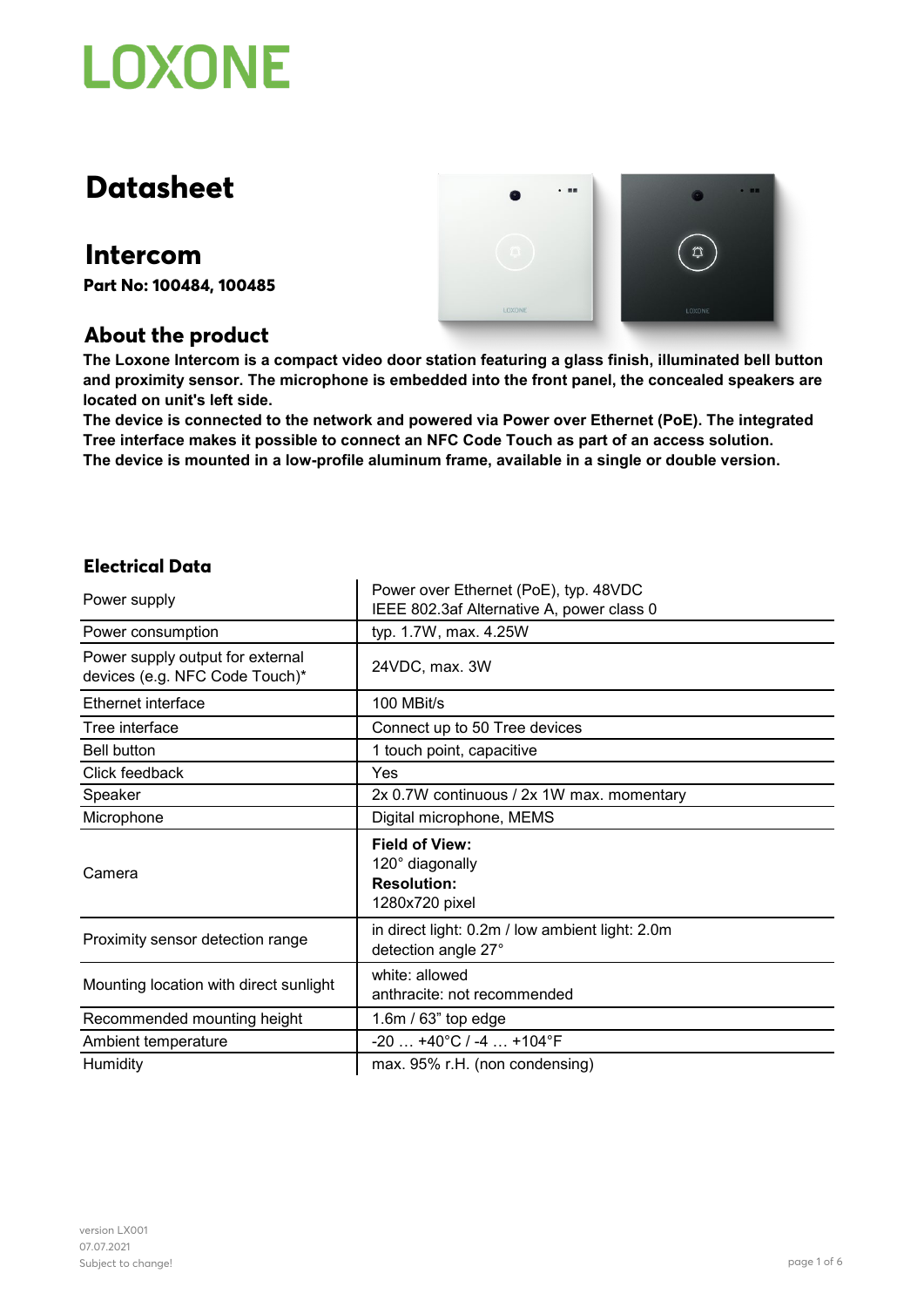### **Connections**

| Wire cross-section     | $0.250.8$ mm <sup>2</sup> / AWG23  18    |
|------------------------|------------------------------------------|
| Stripping length       | 5mm/0.2"                                 |
| Temperature resistance | $-40$ 105°C / -40  221°F                 |
| Orange / White         | + 24 VDC / GND <sup>*</sup> and Ethernet |
| Green / White          | Loxone Tree* and Ethernet                |

### **Connection Diagram**





### **Product Characteristics**

| Colours | Anthracite: RAL9005 - Part No. 100485<br>White: RAL9003 - Part No. 100484 |
|---------|---------------------------------------------------------------------------|
| Finish  | Matte                                                                     |

### **Weight & Dimensions**

| Net weight                | 126 <sub>g</sub>                     |
|---------------------------|--------------------------------------|
| Total weight              | 160 <sub>g</sub>                     |
| <b>Product dimensions</b> | 90x90x16mm / 3.55x3.55x0.63" (LxWxH) |



version LX001 07.07.2021 Subject to change! page 2 of 6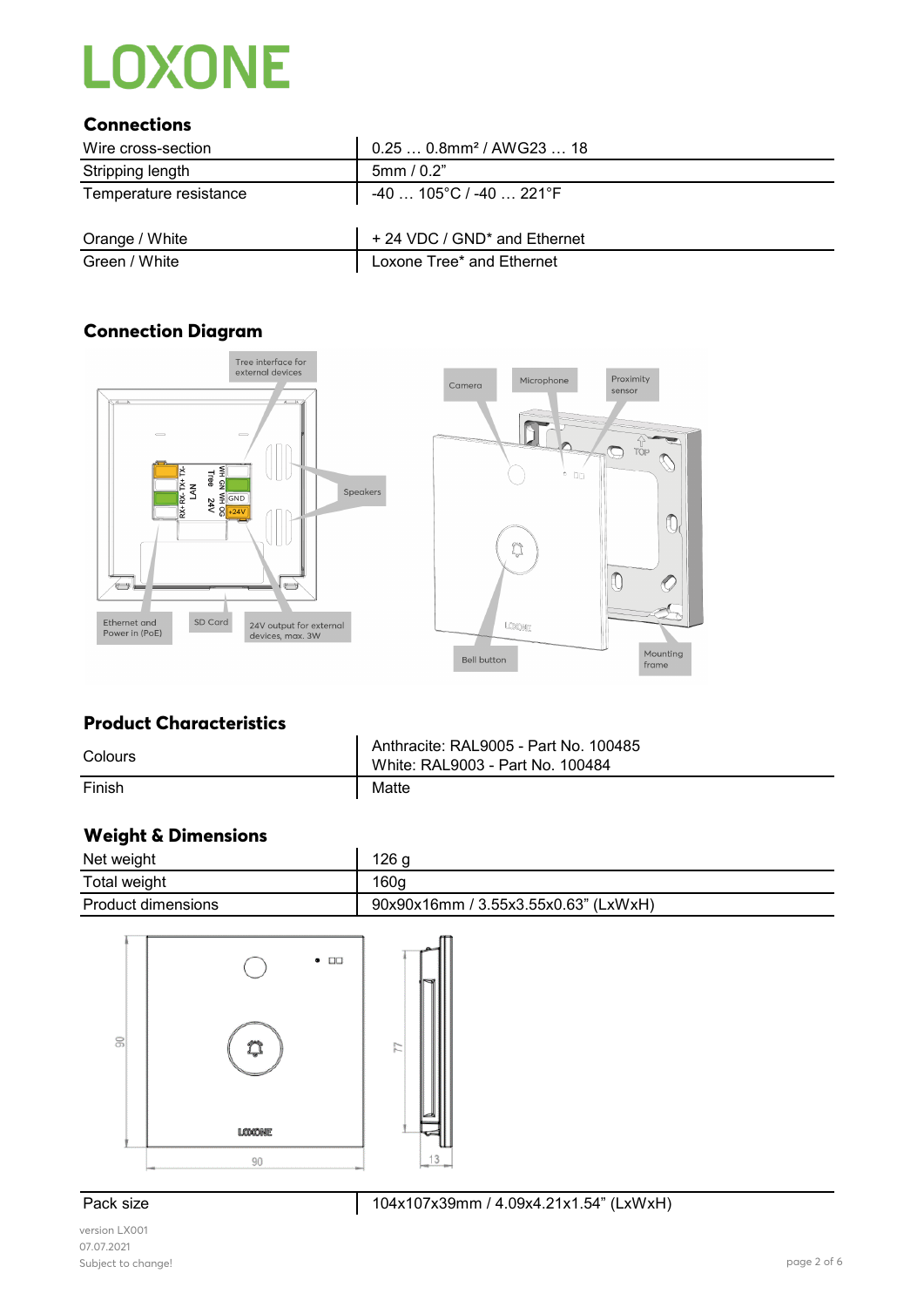

### **Certifications & Standards**

Safety rating **IP44**  $\epsilon$ **Certifications** 

### **Notes**

\* The devices connected to the 24V power output and the Tree interface of the Intercom must remain independent of the rest of the installation. No connection to other Tree branches, power supplies or devices may be established, not even via the GND.

When mounting the Intercom vertically using the mounting bracket double, the Intercom must be mounted on the top to ensure optimal audio quality. When mounted horizontally, please install the Intercom on the left side.

Installation must be carried out by a qualified electrician in accordance with the relevant regulations.

**Published by Loxone Electronics GmbH** Smart Home 1 4154 Kollerschlag Austria Tel: +43 7287 7070-0 loxone.com

version LX001 07.07.2021 Subject to change! page 3 of 6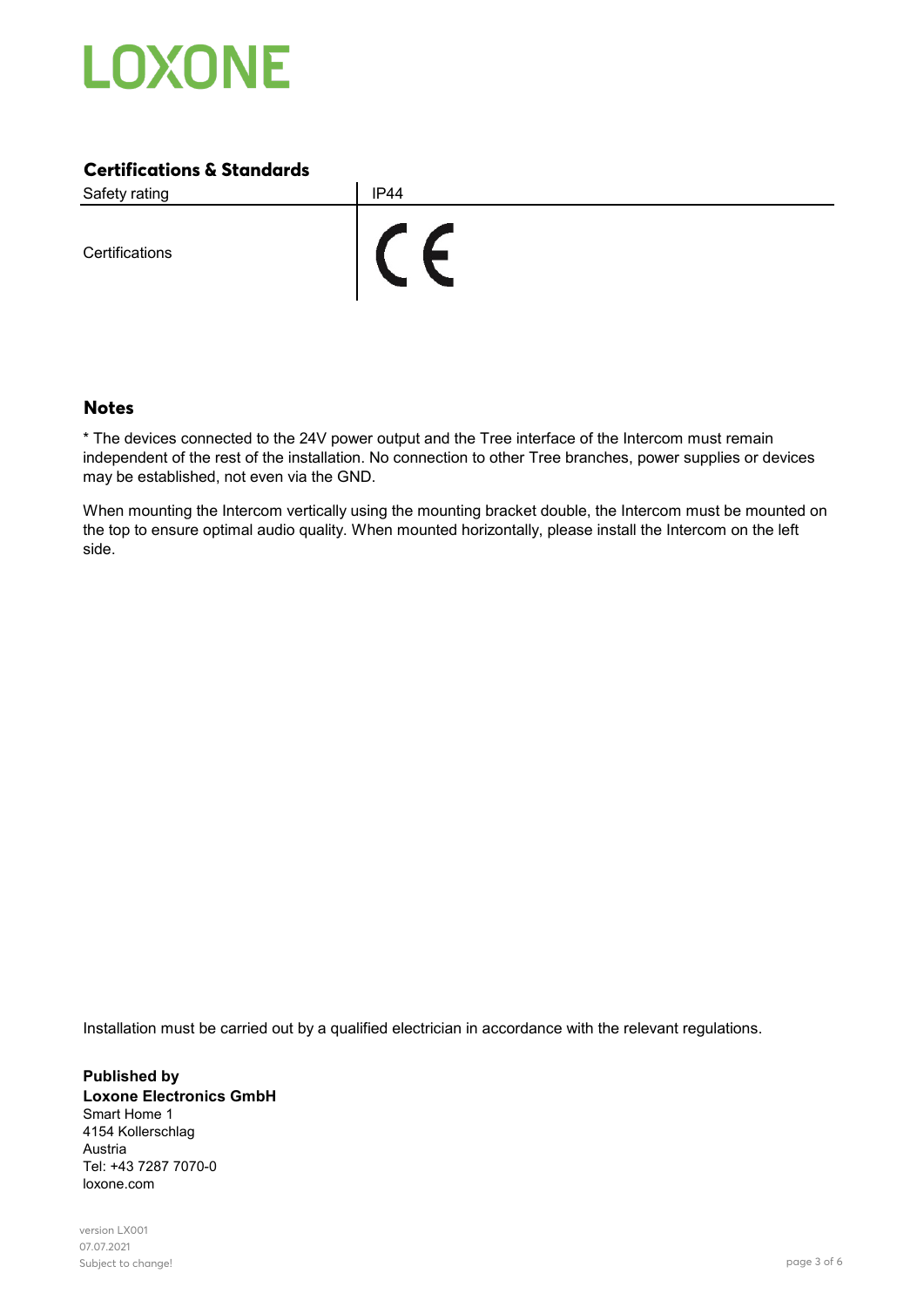## **Datenblatt**

### **Intercom**

**Art. Nr. 100484, 100485**

### **Information zum Produkt**



**Die Loxone Intercom ist eine kompakte Video Türsprechstelle mit Glasfront, beleuchteter Klingeltaste und Näherungssensor. Das Mikrofon ist in der Frontplatte, die Lautsprecher unsichtbar an der linken Gehäuseseite integriert.**

**Das Gerät wird an das Netzwerk angeschlossen und über Power over Ethernet (PoE) mit Spannung versorgt. Eine integrierte Tree Schnittstelle ermöglicht das Anschließen eines NFC Code Touch als Zutrittslösung.**

**Die Montage erfolgt in einem flachen Rahmen aus Aluminium, der in einfacher oder zweifacher Ausführung erhältlich ist.**

### **Elektrische Daten**

| Spannungsversorgung                                              | Power over Ethernet (PoE), typ. 48VDC<br>IEEE 802.3af Alternative A, Leistungsklasse 0 |
|------------------------------------------------------------------|----------------------------------------------------------------------------------------|
| Leistungsaufnahme                                                | typ. 1,7W, max. 4,25W                                                                  |
| Versorgungs-Ausgang für externe<br>Geräte (z.B. NFC Code Touch)* | 24VDC, max. 3W                                                                         |
| <b>Ethernet Schnittstelle</b>                                    | 100 MBit/s                                                                             |
| Tree interface                                                   | Anschließen von bis zu 50 Tree Geräten                                                 |
| Klingeltaste                                                     | 1 Tastpunkt, kapazitive Berührungserkennung                                            |
| Klick Feedback                                                   | Ja                                                                                     |
| Lautsprecher                                                     | 2x 0,7W Dauerleistung / 2x 1W max. kurzzeitig                                          |
| Mikrofon                                                         | Digitalmikrophon, MEMS                                                                 |
| Kamera                                                           | Bilderfassungswinkel:<br>120° diagonal<br>Auflösung:<br>1280x720 Bildpunkte            |
| Erfassungsbereich Näherungssensor                                | bei Helligkeit: 0,2m / bei Dunkelheit: 2,0m<br>Erfassungswinkel 27°                    |
| Montageort mit direkter<br>Sonneneinstrahlung                    | weiß: erlaubt<br>anthrazit: nicht empfohlen                                            |
| Empfohlene Montagehöhe                                           | 1,6m / 63" Oberkante                                                                   |
| Umgebungstemperatur                                              | $-20$ $+40^{\circ}$ C / -4 $+104^{\circ}$ F                                            |
| Luftfeuchtigkeit                                                 | max. 95% r.H. (nicht kondensierend)                                                    |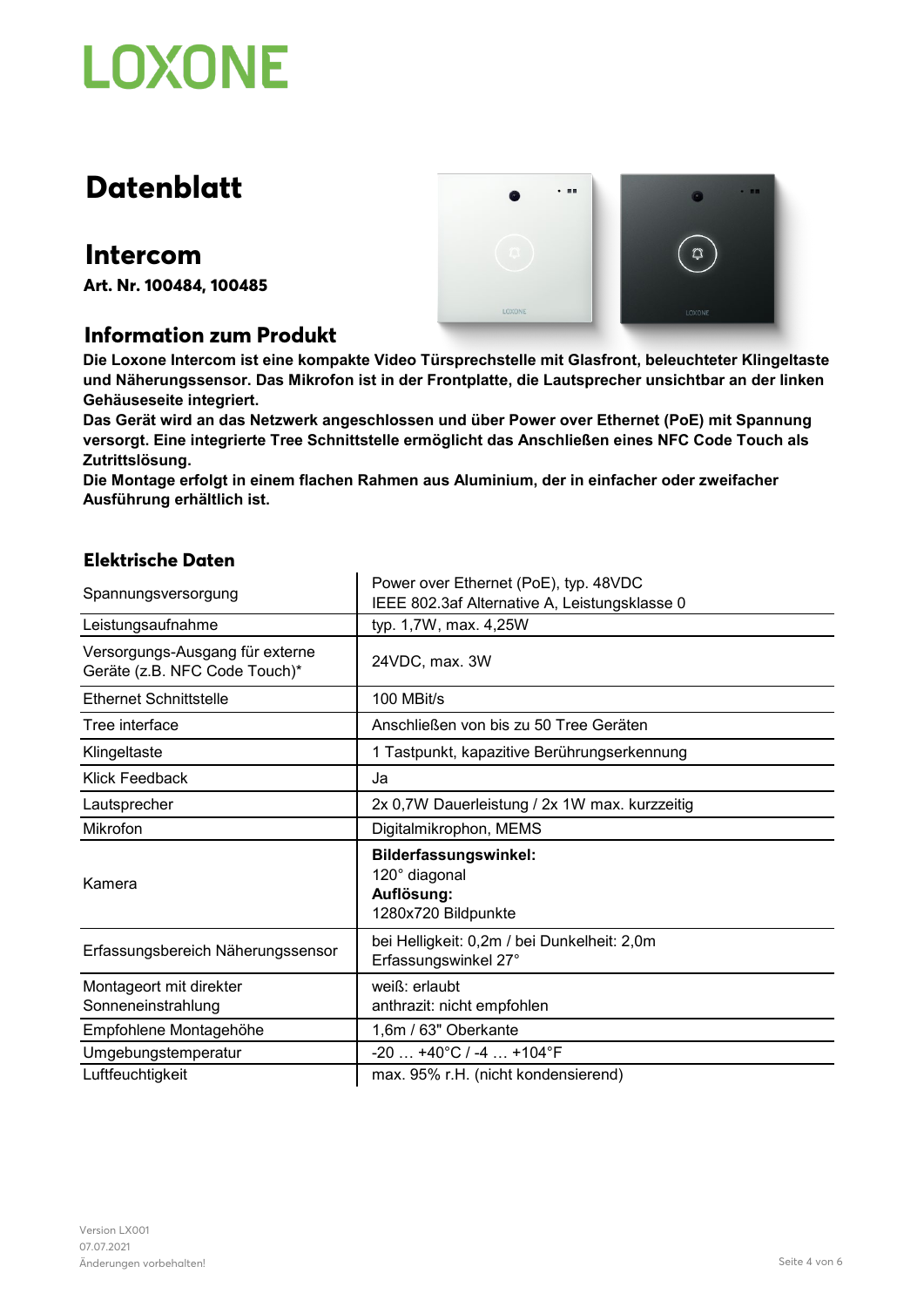### **Anschlüsse**

| Leiterauerschnitt       | $0,250,8$ mm <sup>2</sup> / AWG23  18    |
|-------------------------|------------------------------------------|
| Abisolierlänge          | 5mm/0,2"                                 |
| Temperaturbeständigkeit | -40 … 105°C / -40 … 221°F                |
| Orange / Weiß           | + 24 VDC / GND <sup>*</sup> und Ethernet |
| Grün / Weiß             | Loxone Tree* und Ethernet                |

### **Anschlussplan**





### **Produkteigenschaften**

| Farbe     | Anthrazit: RAL9005 - Art. Nr. 100485<br>Weiß: RAL9003 - Art. Nr. 100484 |
|-----------|-------------------------------------------------------------------------|
| Glanzgrad | Matt                                                                    |

### **Gewicht & Abmessungen**

| Nettogewicht         | 126 g                                |
|----------------------|--------------------------------------|
| <b>Bruttogewicht</b> | 160 <sub>g</sub>                     |
| Produktmaße          | 90x90x16mm / 3,55x3,55x0,63" (LxBxH) |



Version LX001 07.07.2021 Änderungen vorbehalten! Seite 5 von 6